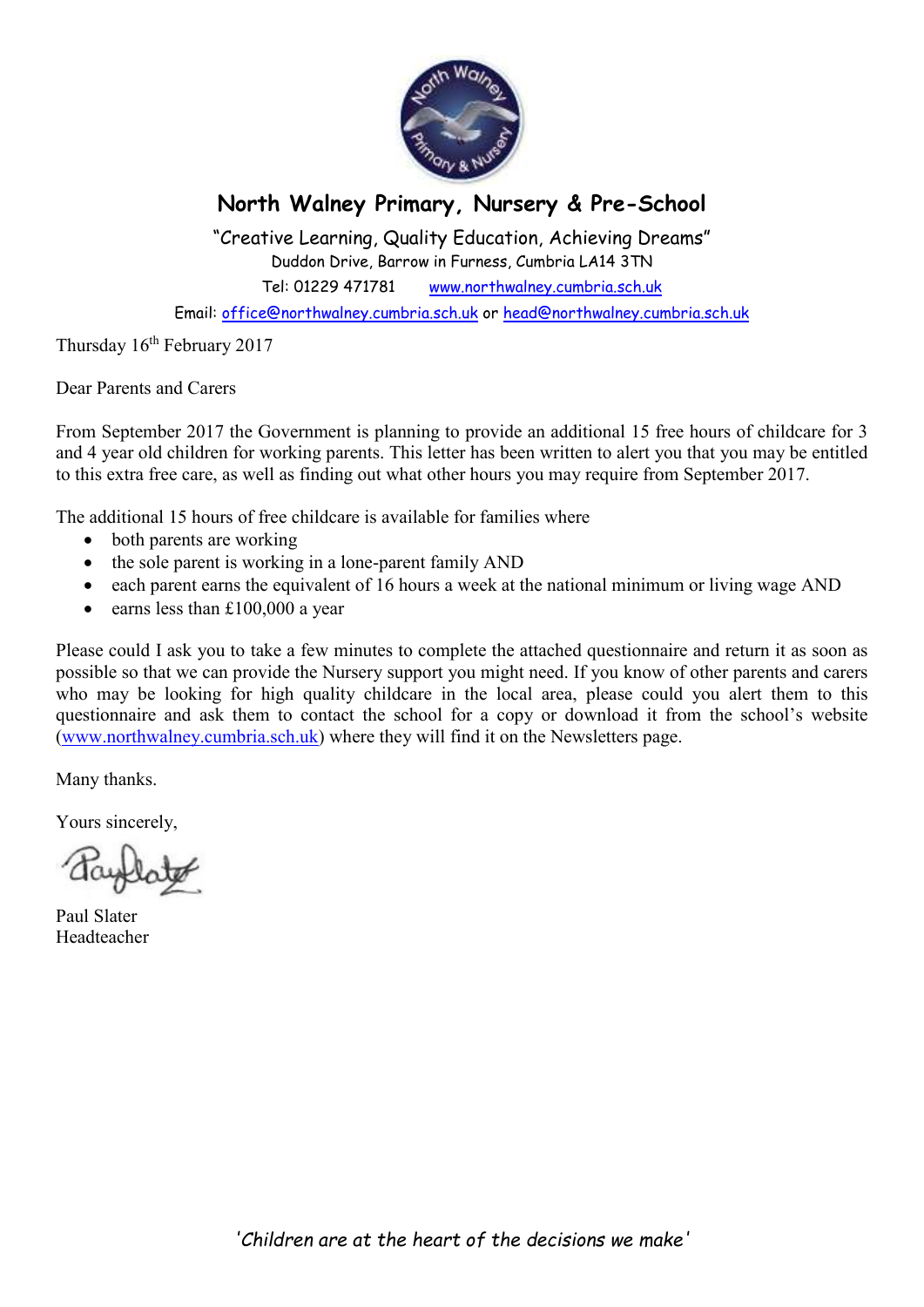## **Nursery Provision at North Walney Primary School Quick Questionnaire about Provision from September 2017**

## *This is NOT a commitment to provision by the school or a commitment to use any provision by your family*

|                                                                                                               |  |    |        |                 | Date of Birth:  |  |
|---------------------------------------------------------------------------------------------------------------|--|----|--------|-----------------|-----------------|--|
|                                                                                                               |  |    |        |                 |                 |  |
|                                                                                                               |  |    |        |                 |                 |  |
|                                                                                                               |  |    |        |                 |                 |  |
|                                                                                                               |  |    |        |                 |                 |  |
| My child will be 3 years old by $31st$ August 2017: YES                                                       |  | NO |        | (please circle) |                 |  |
| My child will be 3 years old by $31st$ August 2018: YES                                                       |  | NO |        | (please circle) |                 |  |
| Neither of the above but I might want provision in subsequent years                                           |  |    | YES NO |                 | (please circle) |  |
|                                                                                                               |  |    |        |                 |                 |  |
| I am interested in the CURRENT 15 hours free childcare for 3 and 4 year olds YES NO (please circle)           |  |    |        |                 |                 |  |
| Having read the criteria on the letter, I believe I may be entitled to the ADDITIONAL 15 hours free childcare |  |    |        |                 |                 |  |

## **The following questions are to check on your eligibility for the ADDITIONAL 15 hours free childcare,**

for 3 and 4 year olds YES NO (please circle)

- **if you do not believe you will be eligible, please go to Question 5.** 
	- 1. Please tick the box that best represents your family situation: Family where at least one parent is currently working Family where both parents are currently working Family where no parent is currently working Single parent currently working Single parent currently not working
	- 2. Each parent in your household is required to be working a minimum of 16 hours per week in order to be eligible to claim this extended entitlement. Please tick the box that is most suitable to describe your household:

 Both parents currently work more than 16 hours per week Single parent currently works more than 16 hours per week Both parents currently working less than 16 hours per week Single parent currently working less than 16 hours per week In a 2 parent family currently only 1 parent is working more than 16 hours per week

3. Please tick the statement which best represents your normal work pattern:

 Monday-Friday (9:00am-5:00pm) Regular fixed working pattern Working day which starts before 8:30am Working day which finishes after 6:00pm Varied working pattern Flexible working pattern Weekend working Term time only